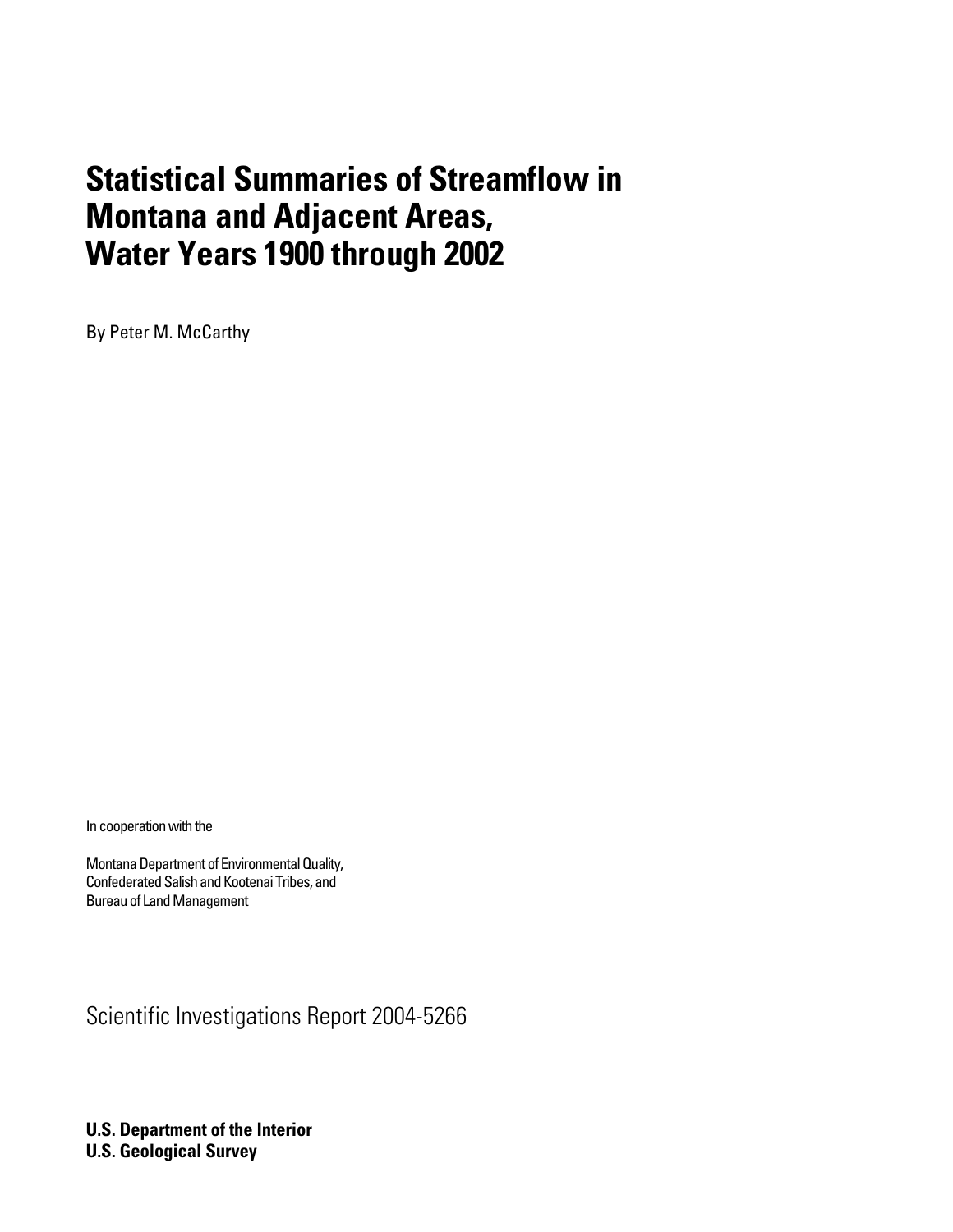### **U.S. Department of the Interior**

Gale A. Norton, Secretary

#### **U.S. Geological Survey**

Charles G. Groat, Director

#### U.S. Geological Survey, Reston, Virginia: 2005

For sale by U.S. Geological Survey, Information Services Box 25286, Denver Federal Center Denver, CO 80225

For additional information write to:

District Chief U.S. Geological Survey 3162 Bozeman Avenue Helena, Montana 59601

For more information about the USGS and its products: Telephone: 1-888-ASK-USGS World Wide Web: http://www.usgs.gov/

Any use of trade, product, or firm names in this publication is for descriptive purposes only and does not imply endorsement by the U.S. Government.

Although this report is in the public domain, permission must be secured from the individual copyright owners to reproduce any copyrighted materials contained within this report.

*Suggested citation:*

McCarthy, P.M., 2005, Statistical summaries of streamflow in Montana and adjacent areas, water years 1900 through 2002: U.S. Geological Survey Scientific Investigations Report 2004-5266, 317 p.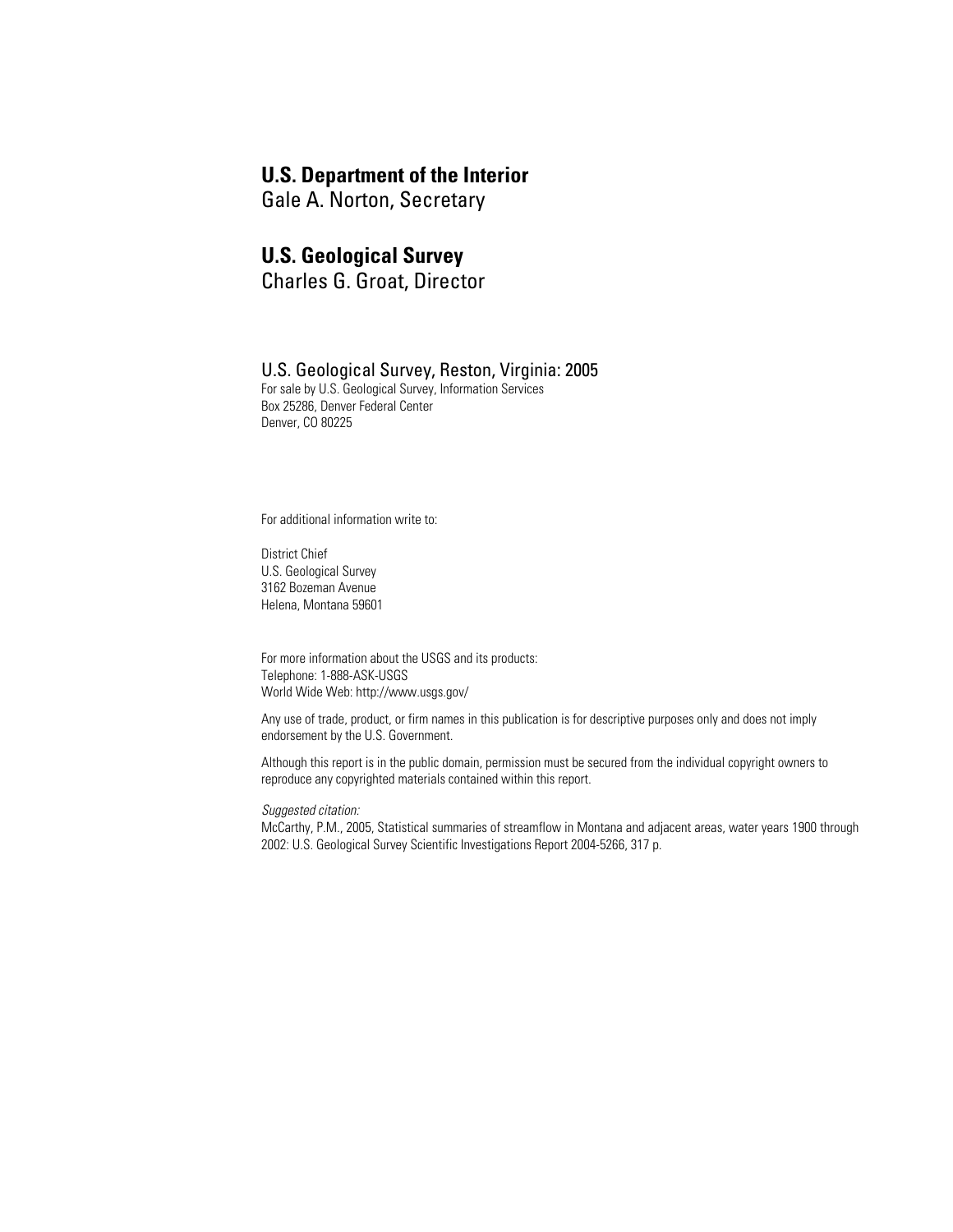# **Contents**

## **Figure**

|  |  |  | Map showing location of selected streamflow-gaging stations3 |  |
|--|--|--|--------------------------------------------------------------|--|
|--|--|--|--------------------------------------------------------------|--|

## **Table**

| 1. Selected streamflow-gaging stations in Montana and adjacent areas and |                                                                                                                   |  |  |
|--------------------------------------------------------------------------|-------------------------------------------------------------------------------------------------------------------|--|--|
|                                                                          | period of record used in study $\dots\dots\dots\dots\dots\dots\dots\dots\dots\dots\dots\dots\dots\dots\dots\dots$ |  |  |

## **Conversion Factors, Datum, Symbols, Acronyms, and Abbreviations**

| <b>Multiply</b>                   | By       | <b>To obtain</b>                  |
|-----------------------------------|----------|-----------------------------------|
| foot $(ft)$                       | 0.3048   | meter (m)                         |
| mile (mi)                         | 1.609    | kilometer (km)                    |
| acre                              | 4,047    | square meter $(m2)$               |
| acre                              | 0.4047   | hectare (ha)                      |
| acre                              | 0.004047 | square kilometer $(km^2)$         |
| acre-foot (acre-ft)               | 1,233    | cubic meter $(m^3)$               |
| square mile $(mi^2)$              | 259.0    | hectare (ha)                      |
| cubic foot per second $(ft^3/s)$  | 0.02832  | cubic meter per second $(m^3/s)$  |
| acre-foot per month (acre-ft/mon) | 102.75   | cubic meter per month $(m^3/mon)$ |